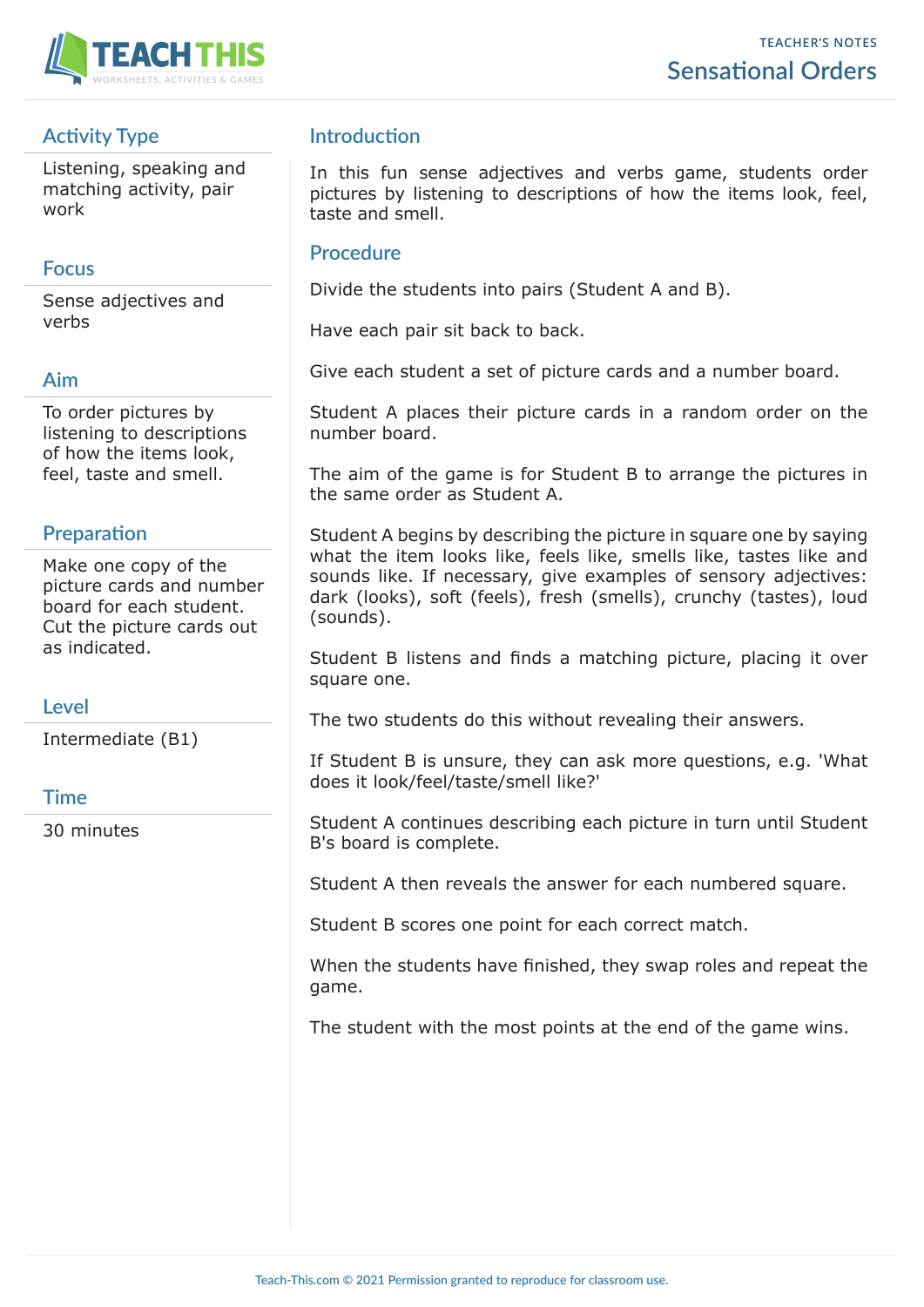

#### **Picture cards**